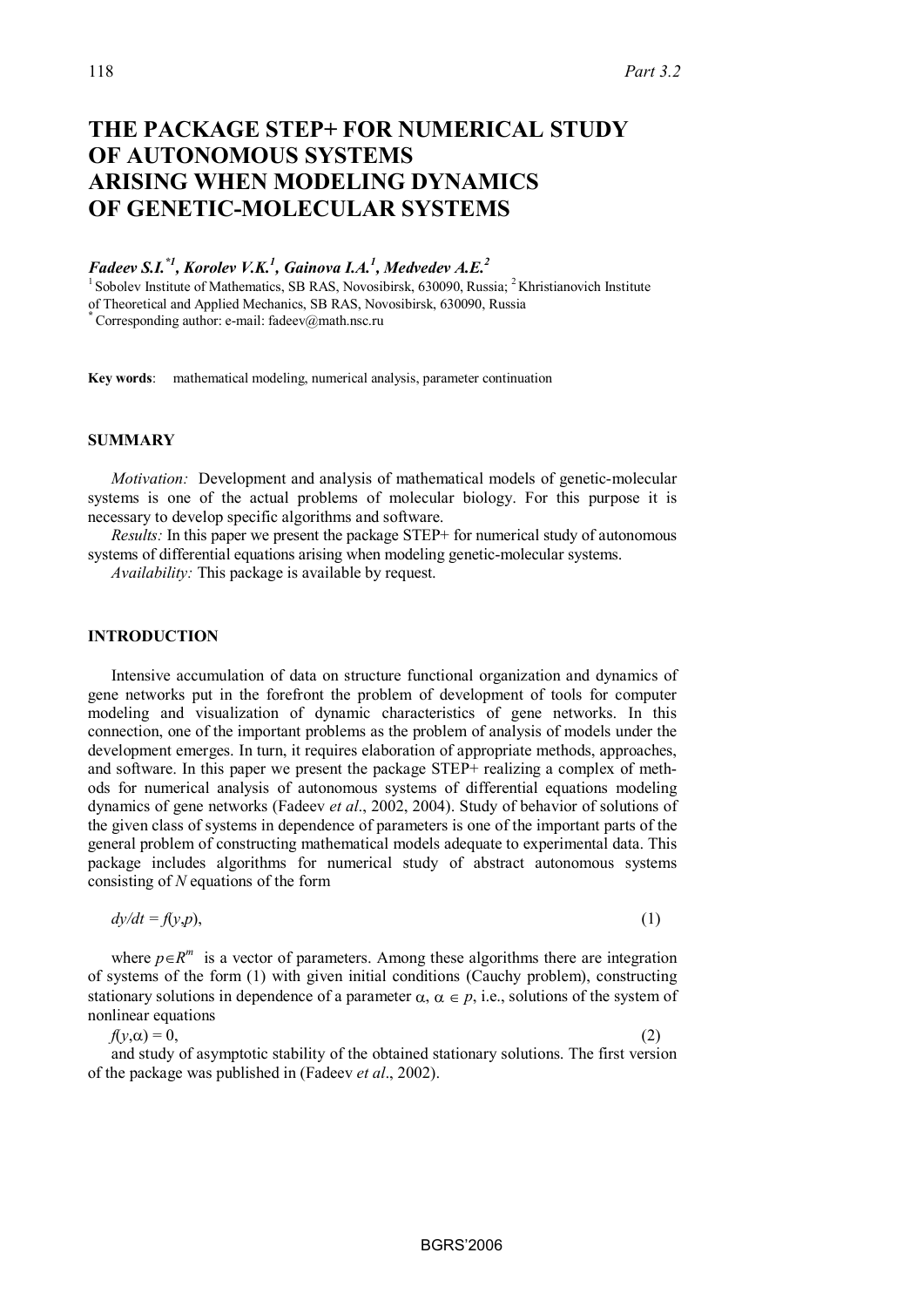

*Figure 1.* Operating opportunities of the package STEP+.

#### **RESULTS**

The package STEP+ is intended for numerical study of autonomous systems and systems of nonlinear transcendent equations. The present version of the package for Windows is a version of the package STEP (Fadeev *et al*., 1998) and an update of the previous version (Fadeev *et al*., 2002). The kernel of STEP+ is universal and allows the user to research numerically arbitrary systems consisting of *N* ordinary differential equations of the form (1). The package STEP+ uses original computational algorithms elaborated at the Sobolev Institute of Mathematics SB RAS for study of dynamical systems: a variant of the parameter continuation method, the Godunov-Bulgakov method (so called κ-criterion) for study of stability of solutions. These algorithms make it possible to research systems of arbitrary orders and take into account nonlinear effects (hysteresis, strong parametric sensitivity, self-oscillations and etc.) observed, as a rule, in mathematical models describing dynamics of genetic-molecular systems. In this package we realized also standard methods of numerical integration for stiff problems; in particular, multistep Gear's method of fractional accuracy order (Gear, 1971) and etc. Detailed descriptions of the methods can be found in the textbook (Fadeev *et al*., 1998). The package STEP+ allows us:

- using the parameter continuation method, to establish numerically dependence of stationary solutions  $y(\alpha)$  of the system (2) on parameter  $\alpha$ and indicate domains of multiple solutions;
- to study stability of the stationary solutions and mark points, on the diagram of the stationary solutions, where an unstable stationary solution passes into a stable limit cycle (Hopf bifurcation);
- integrating autonomous systems, to obtain self-oscillations or start looking for stationary solutions which can be chosen as initial solutions for the continuation method;
- to point out domains of  $\alpha$ , where all stationary solutions are unstable, i.e., self-excitation of self-oscillations for any initial data.

The structure of the package STEP+ is intended for organization of numerical experiments to study mathematical models presented by autonomous systems and systems of nonlinear equations. This package consists of three divisions: "Model development", "Cauchy problem", and "Nonlinear systems". The package STEP+ provides for automatic input right-hand sides of autonomous systems of differential equations by means of a